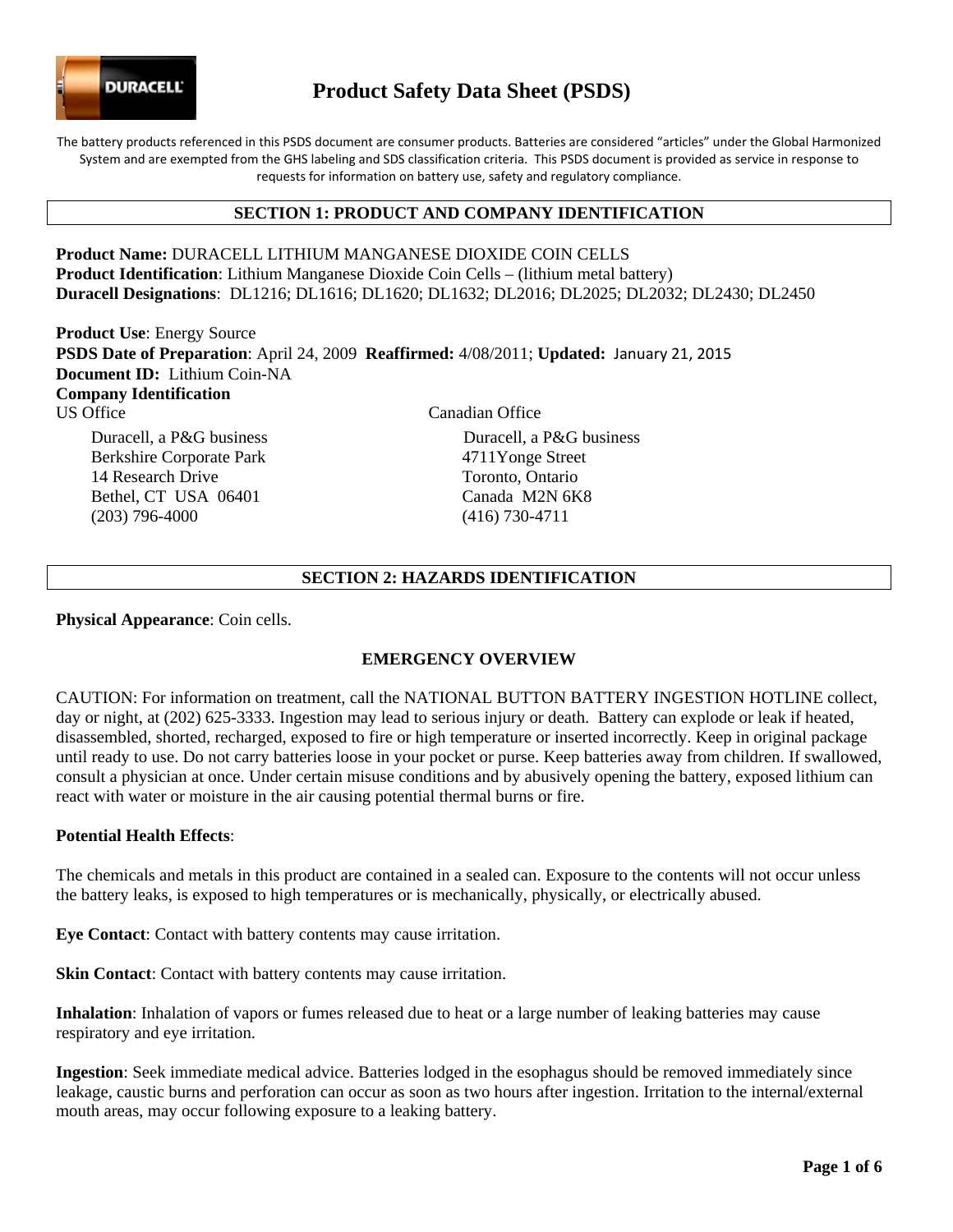# **SECTION 3: COMPOSITION/INFORMATION ON INGREDIENTS**

| <b>Chemical Name</b> | <b>CAS Number</b> | Amount    |
|----------------------|-------------------|-----------|
| Manganese Dioxide    | 1313-13-9         | 65-75%    |
| Propylene Carbonate  | 108-32-7          | 10-15%    |
| Lithium              | 7439-93-2         | 5-10%     |
| Graphite, synthetic  | 7440-44-0         | $5 - 10%$ |
| 1,2-Dimethoxyethane  | $110 - 71 - 4$    | $1 - 10%$ |
| Lithium Perchlorate  | 7791-03-9         | $<1.5\%$  |

### **SECTION 4: FIRST AID MEASURES**

**Eye Contact:** If battery is leaking and material contacts the eye, flush thoroughly with copious amounts of running water for 30 minutes. Seek immediate medical attention.

**Skin Contact:** If battery is leaking and material contacts the skin, remove any contaminated clothing and flush exposed skin with copious amounts of running water for at least 15 minutes. If irritation, injury or pain persists, seek medical attention.

**Inhaled:** If battery is leaking, contents may be irritating to respiratory passages. Move to fresh air. If irritation persists, seek medical attention.

**Swallowed:** If battery is swallowed seek immediate medical advice. Batteries lodged in the esophagus should be removed immediately since leakage, caustic burns and perforation can occur as soon as two hours after ingestion. If mouth area irritation or burning has occurred, rinse the mouth and surrounding area with tepid water for at least 15 minutes. Do not give ipecac.

**Note to Physician**: Published reports recommend removal from the esophagus be done endoscopically (under direct visualization). Batteries beyond the esophagus need not be retrieved unless there are signs of injury to the GI tract or a large diameter battery fails to pass the pylorus. If asymptomatic, follow-up x-rays are necessary only to confirm the passage of larger batteries. Confirmation by stool inspection is preferable under most circumstances. For information on treatment, telephone (202) 625-3333, collect day or night. Potential leakage of less than 50 milligrams of dimethoxyethane and propylene carbonate. Dimethoxyethane rapidly evaporates. Do not give ipecac.

### **SECTION 5: FIRE FIGHTING MEASURES**

**Fire and Explosion Hazards**: Batteries may burst and release hazardous decomposition products when exposed to a fire situation.

**Extinguishing Media:** Use dry chemical, alcohol foam, water or carbon dioxide as appropriate for the surrounding fire. For incipient fires, carbon dioxide extinguishers are more effective than water.

**Special Fire Fighting Procedures:** Firefighters should wear positive pressure self-contained breathing apparatus and full protective clothing. Fight fire from a distance or protected area. Cool fire exposed batteries to prevent rupture. Use caution when handling fire-exposed containers (batteries may explode in heat of fire).

**Hazardous Combustion Products:** Thermal degradation may produce hazardous fumes of lithium and manganese; oxides of carbon and other toxic by-products.

# **SECTION 6: ACCIDENTAL RELEASE MEASURES**

Notify safety personnel of large spills. Irritating vapors and flammable vapors may be released from leaking or ruptured batteries. Eliminate all ignition sources. Evacuate the area and allow the vapors to dissipate. Clean-up personnel should wear appropriate protective clothing to avoid eye and skin contact and inhalation of vapors or fumes. Increase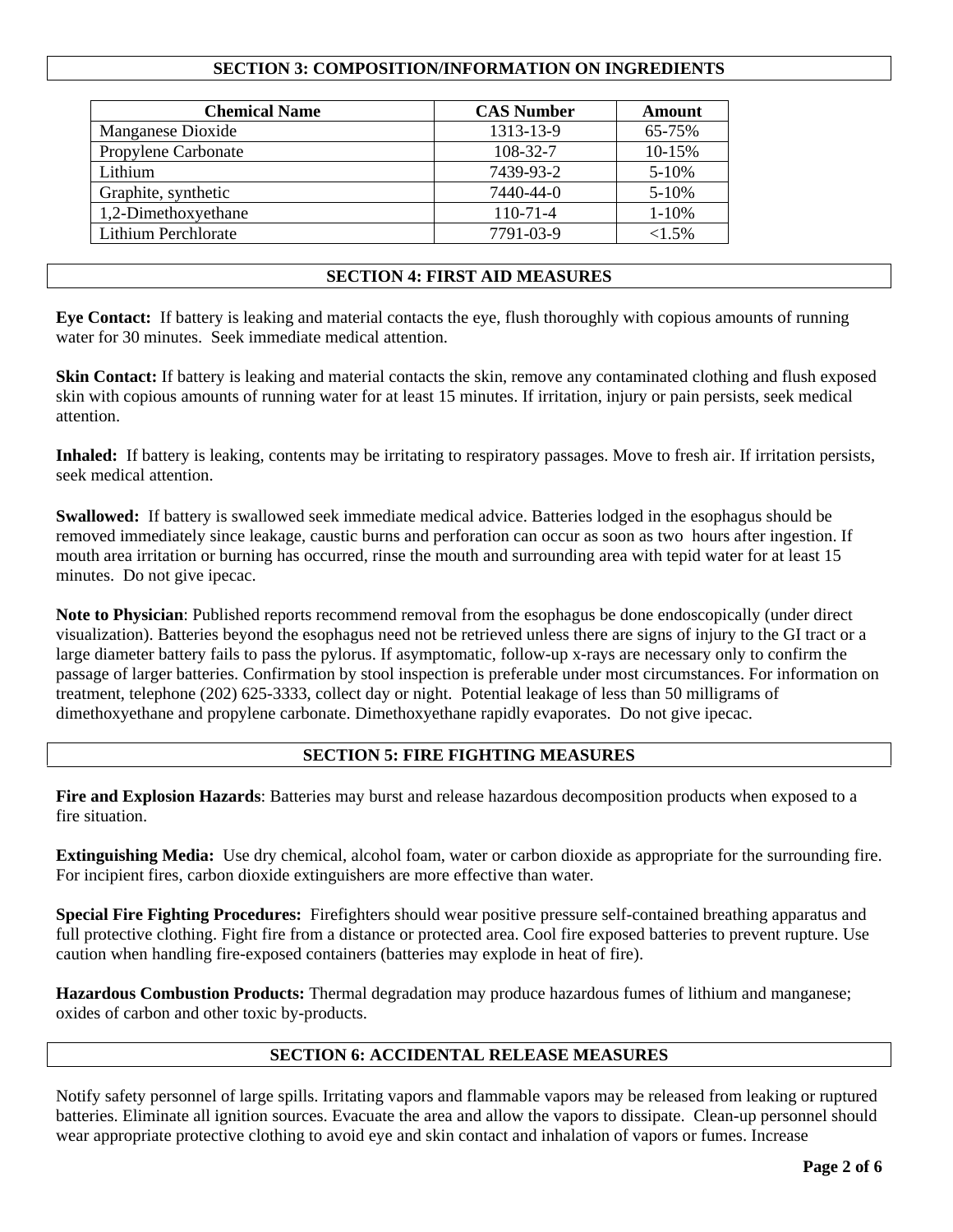ventilation. Carefully collect batteries and place in an appropriate container for disposal. Remove spilled liquid with absorbent and contain for disposal.

# **SECTION 7: HANDLING AND STORAGE**

Avoid mechanical or electrical abuse. DO NOT short circuit or install incorrectly. Batteries may explode, pyrolize or vent if disassembled, crushed, recharged or exposed to high temperatures. Install batteries in accordance with equipment instructions. Replace all batteries in equipment at the same time. Do not carry batteries loose in a pocket or bag.

**Storage:** Store batteries in a dry place at normal room temperature.

### **SECTION 8: EXPOSURE CONTROLS/PERSONAL PROTECTION**

The following occupational exposure limits are provided for informational purposes. No exposure to the battery components should occur during normal consumer use.

| <b>Chemical Name</b>              | <b>Exposure Limits</b>                                  |  |  |
|-----------------------------------|---------------------------------------------------------|--|--|
| Manganese Dioxide                 | $5 \text{ mg/m}^3$ Ceiling OSHA PEL                     |  |  |
|                                   | $0.2 \text{ mg/m}^3$ TWA ACGIH TLV                      |  |  |
| Propylene Carbonate               | $2$ mg/m <sup>3</sup> Ceiling ACGIH TLV                 |  |  |
| Lithium                           | None established                                        |  |  |
| Graphite (synthetic non-fibrous)) | 5 mg/m <sup>3</sup> TWA (respirable dust), 15 mg/m3 TWA |  |  |
|                                   | (total dust) OSHA PEL                                   |  |  |
|                                   | $2$ mg/m <sup>3</sup> TWA (respirable dust) ACGIH TLV   |  |  |
| 1,2-Dimethoxyethane               | None established.                                       |  |  |
| Lithium Perchlorate               | None established                                        |  |  |

**Ventilation:** No special ventilation is needed for normal use.

**Respiratory Protection:** None required for normal use.

**Skin Protection:** None required for normal use. Use butyl rubber gloves when handling leaking batteries.

**Eye Protection:** None required for normal use. Wear safety goggles when handling leaking batteries.

# **SECTION 9: PHYSICAL AND CHEMICAL PROPERTIES**

**Appearance and Odor:** Coin cells. **Specific Gravity:** Not applicable **Boiling Point:** Not applicable **Water Solubility:** Insoluble **Melting Point:** Not applicable **Vapor Density:** Not applicable **Autoignition Point:** Not applicable

**Vapor Pressure:** Not applicable **Flash Point**: 29°F (-2°C) (1,2-Dimethoxyethane)

### **SECTION 10: STABILITY AND REACTIVITY**

**Stability:** This product is stable.

**Incompatibility/Conditions to Avoid:** Contents are incompatible with strong oxidizing agents. Do not heat, crush, disassemble, short circuit or recharge.

**Hazardous Decomposition Products:** Thermal decomposition may produce hazardous fumes of lithium and manganese; oxides of carbon and other toxic by-products.

**Hazardous Polymerization:** Will not occur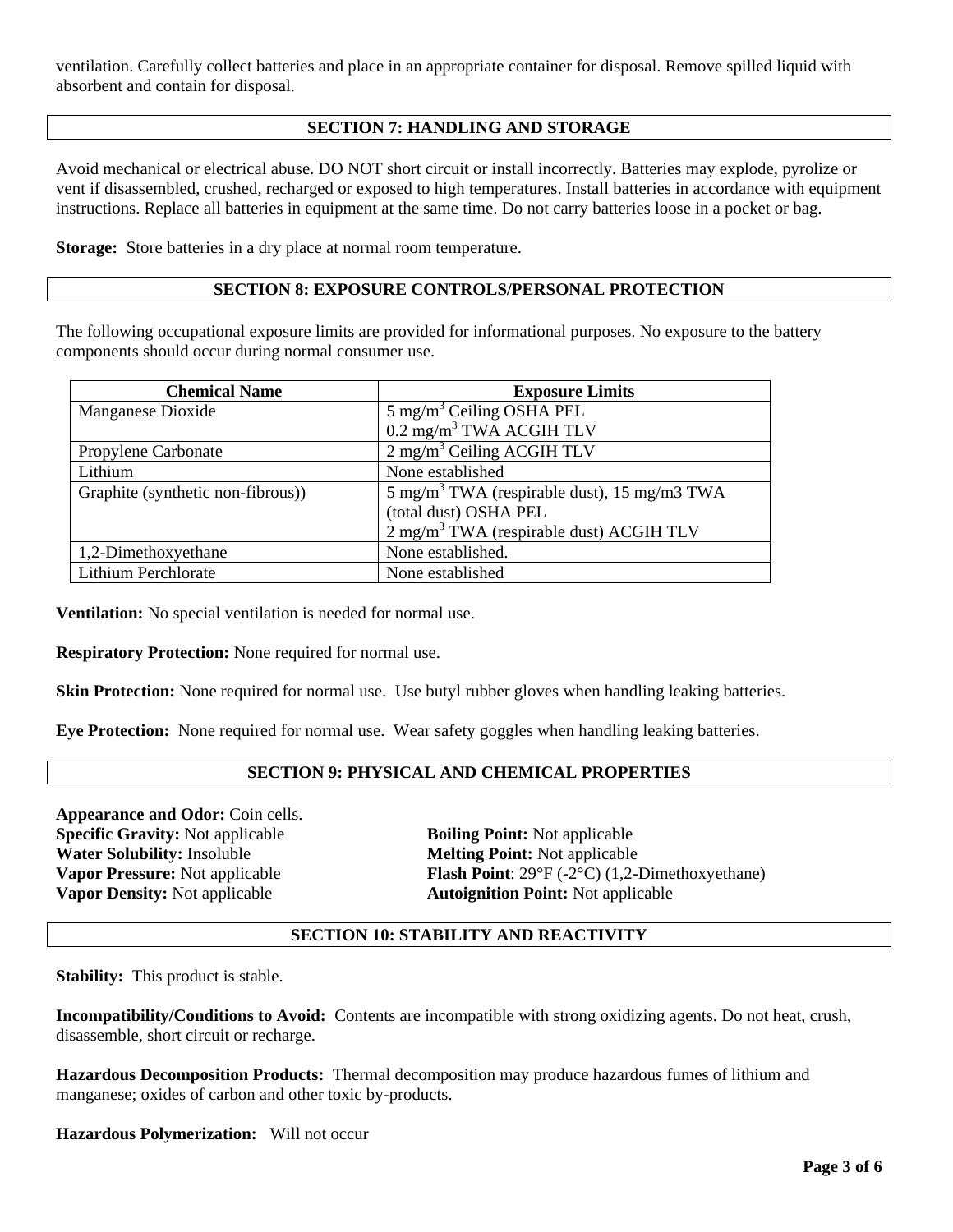# **SECTION 11: TOXICOLOGICAL INFORMATION**

### **Acute Toxicity Data:**

Manganese Dioxide: LD50 oral rat >3478 mg/kg

Propylene Carbonate: LD50 oral rat 29100 uL/kg; LD50 dermal rabbit >20 mL/kg; LC50 inhalation rat >5 g/m3 1,2-Dimethoxyethane: LDLo oral rat 1000 mg/kg, LCLo inhalation rat 63 g/m<sup>3</sup>/6 hr

**Chronic Effects:** The chemicals in this product are contained in a sealed can and exposure does not occur during normal handling and use. No chronic effects would be expected from handling a leaking battery.

**Target Organs:** Skin, eyes and respiratory system.

**Carcinogenicity**: None of the components of this product are listed as carcinogens by ACGIH, IARC, NTP or OSHA

# **SECTION 12: ECOLOGICAL INFORMATION**

No ecotoxicity data is available. This product is not expected to present an environmental hazard.

### **SECTION 13: DISPOSAL INFORMATION**

Disposal should be in accordance with Federal, state/provincial and local regulations. Large quantities of open batteries should be treated as hazardous waste. Do not incinerate except for disposal in a controlled environment.

Some communities offer recycling or collection of batteries – contact your local government for disposal practices in your area

In California, packages that contain lithium manganese dioxide coin cells and the owner/operating instructions of products that contain lithium manganese dioxide coin cells must include the following statement: **"Perchlorate Material – Special handling may apply. See www.dtsc.ca.gov/hazardouswaste/perchlorate."**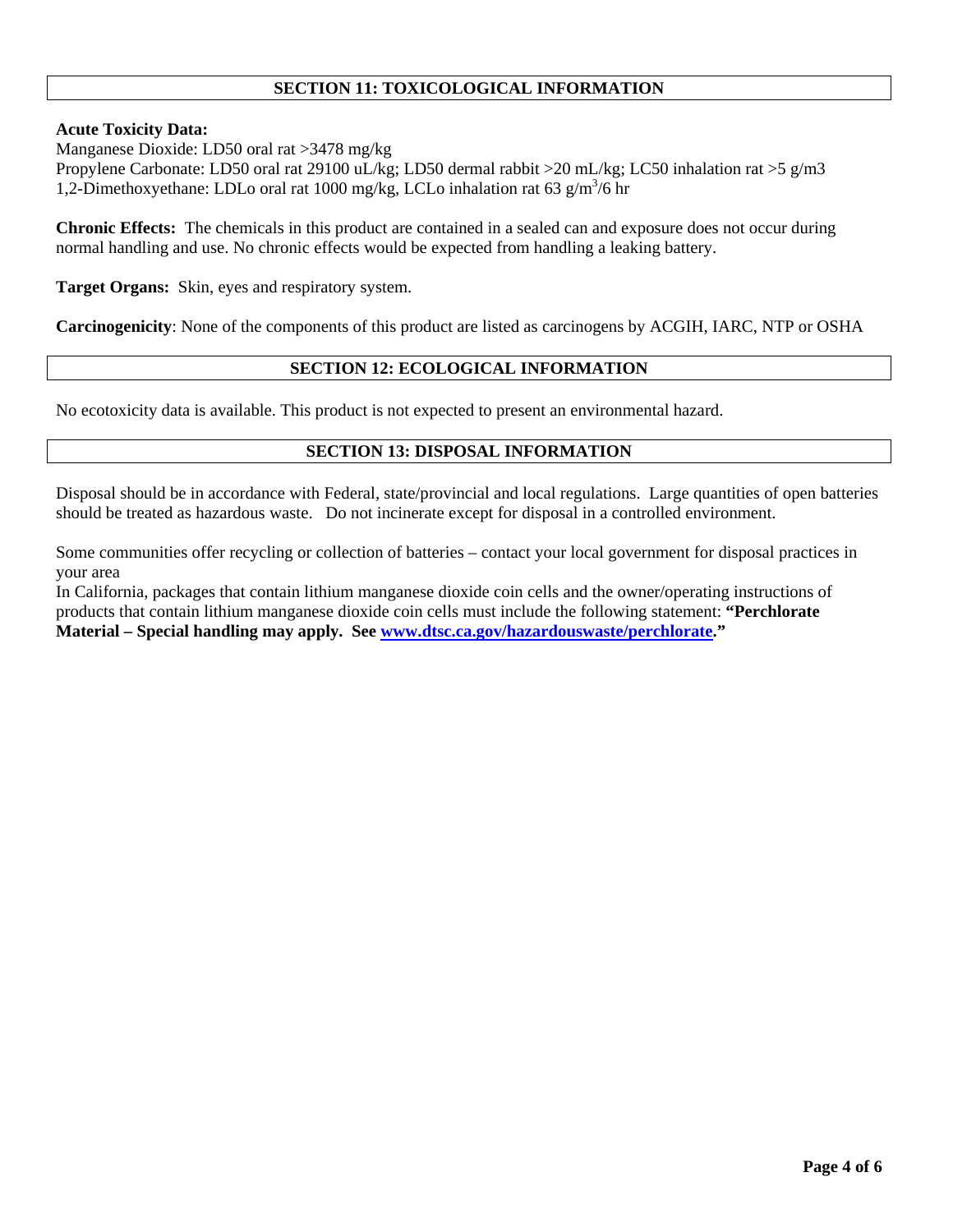# **SECTION 14: TRANSPORT INFORMATION**

### *Emergency Phone Number:*

# **CHEMTREC 24‐Hour Emergency Response Hotline +703‐527‐3887 (United States of America)**

**The information in this section is provided for informational purposes only.**

DURACELL lithium metal batteries are produced and delivered in accordance with IATA 56th ICAO, IMO and US DOT **Regulations.** DURACELL lithium metal cells and batteries are not subject to the other provisions of the Dangerous Goods regulations as long as they are packaged and marked in accordance with the appropriate regulations.

All persons who prepare or offer lithium batteries for transport are required by regulation to be sufficiently trained and aware of all applicable regulations. Regulatory guidance for safe packaging requires that batteries be packaged in a manner that prevents short circuits, prevent battery movement within the package and that prevents spillage of contents.

# **DURACELL Primary Lithium Metal Batteries UN3090** Primary lithium metal batteries **UN3091** Primary lithium metal batteries packed with or contained in equipment **UN 38.3 Transportation Tests : DURACELL** certifies that all of its lithium batteries meet the requirements of the UN Manual of Tests and Criteria, Part III subsection 38.3 and the batteries were **US DOT:** Special Provision 49CFR‐173.185, **Air Transport IATA/ICAO: Special Provisions** A88, A99, A154, A164, A183, A201 PI 968 – Lithium metal batteries only PI 969 – Lithium metal batteries packed with equipment PI 970 – Lithium metal batteries contained in equipment **Marine/Water Transport (IMDG):** Special Provision 188, 230, 310, 957 **ADR:** Special Provisions: 188, 230, 310, 957 **Air travelers** should consult the US Department of Transportation (DOT) Safety Travel web site at http://safetravel.dot.gov for guidance regarding carry on of lithium batteries.

The gram weight of lithium metal in Duracell lithium metal cells & batteries is:

| <b>Catalog Number</b> | <b>Lithium Content grams</b> | <b>Total cell weight</b> |
|-----------------------|------------------------------|--------------------------|
| DL 1616               | $.02$ g                      | 2g                       |
| DL 1620               | .02 <sub>g</sub>             | 1.4g                     |
| DL 2016               | .02 <sub>g</sub>             | 1.8 <sub>g</sub>         |
| DL 2032               | .07 <sub>g</sub>             | 3.1 <sub>g</sub>         |
| DL 2430               | .07 <sub>g</sub>             | 4.6 <sub>g</sub>         |
| DL 2450               | .15 g                        | 6.6 <sub>g</sub>         |